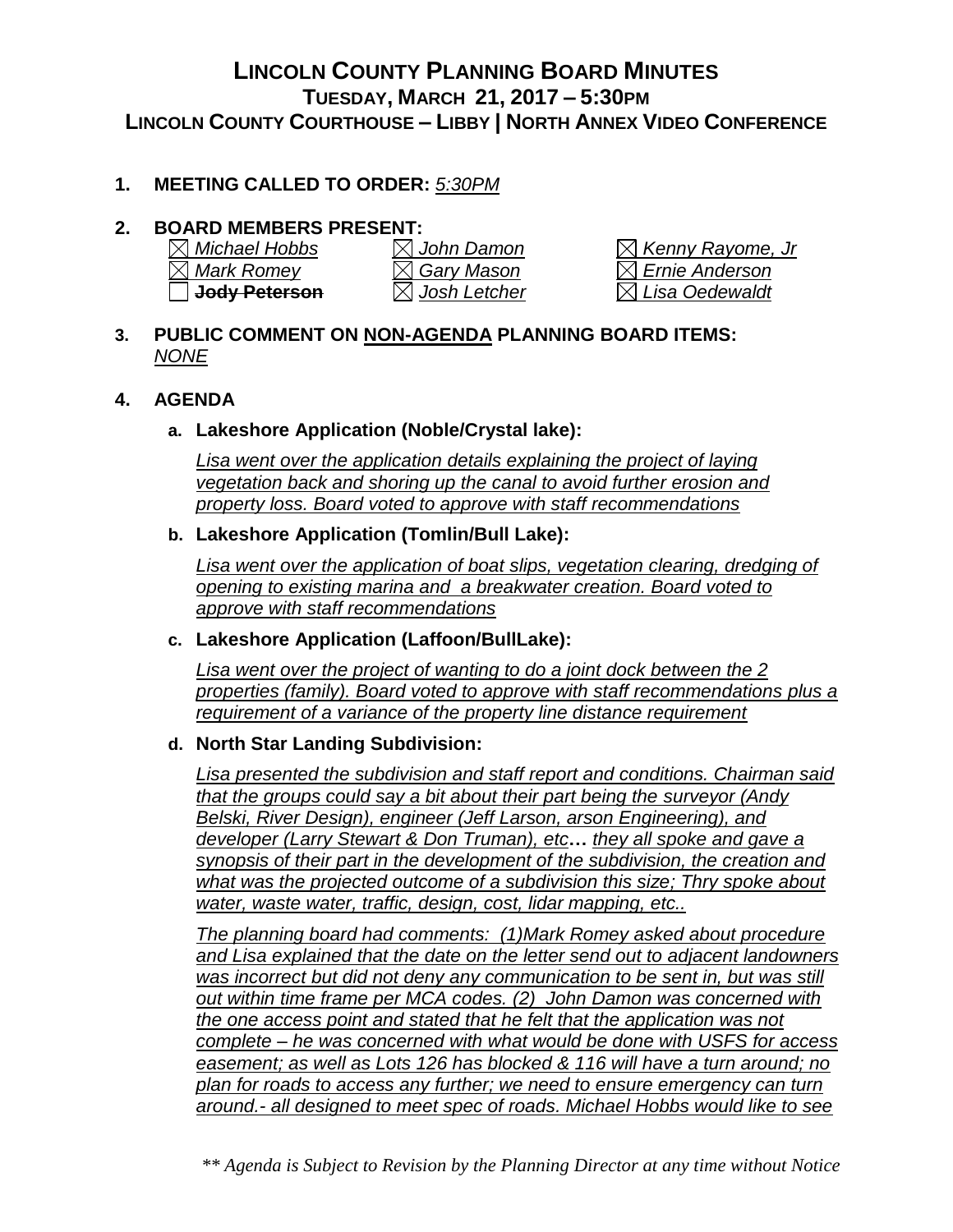*the cut/fill calculations. They would like to see info from fire department for structure protection to make sure they are satisfied; and the planning board would like to hear form the Sheriff on his take on the added lots compared to his staffing for enforcement.*

#### *Public Comment:*

*Kay Ingram – had 600 acres – own 4 acres last house on Douglas hill – they were the well that went dry (spring when lake was drawn down)– when was testing: fall of 2016 – would like all well tested to capacity to make sure wells don't – FIRE; evacuated… how will you evacuate 144 lots (people) – LCSO will evacuate – TRAFFIC – big safety issue for the area for camping; highway not maintained – will not handle the extra traffic – BEACH – not controlled – roads are sloughing and with more impact it will go faster; Design sounds more like RV park.*

*Gary DeLorenzo – water issues are different than other larger subdivision – his well is in the middle of the development – DNRC has a moratorium at Indian springs – are the DNRC not going to put restrictions;* 

*Mikel Siemens – Core Water Consulting – on behalf of Tribble – serious concerns with Water Quality; they challenge to not have DEQ solve the problem and do it locally. Intermittent path to the reservoir; roads and lots are within flow paths –retention basis to control or mitigate run off – swales are not appropriately located; not a lot of storm water with these lots. Cut/Fills – cut bank height (20' cuts – lots are above grade 20 feet extensive fills – high lots vs. low roads for access. Excessive!! DEQ/DNRC – very specific in nondegradation – but there are conflicting calculations – Emilie Gillespie (DEQ) wastewater impacts must be assessed on impacts for trigger evaluation; summary of calculations on how this as satisfied; the CFS is not the tobacco river – it is the Kootenai lake; the reservoir is indicated 1580 – DEQ says use tobacco river (trigger for nitrate is violated and will not pas thru DEQ. – there are roads within the 100ft well setbacks; Her recommendations - Basins on dry downhill slope, reduction lot sizes, 15 lots vs 144 lots. And lastly commented on the County Growth policy as to protect water quality – redevelopment needs to be re-reviewed to protect. 90 day flow…* 

*Brad Bennett – Applied Water Consultants - Well sites and 100 ft zone – all well locations were approved by DEQ, deviation was granted for the one less than 100' - DEQ – CFS hydro-geologist – use the Kootenai River –*

*Jeff Larsen (Engineer) - storm water – plans are preliminary – DEQ requires a more involved report for final plat – off site drainages are addressed in DEQ report - DEQ will approve after preliminary – no DEQ approval – no subdivision; On-site plans cannot guess where people will build in the future; and DEQ understand – they still want a guess and doesn't solve the problem if I gets built different.*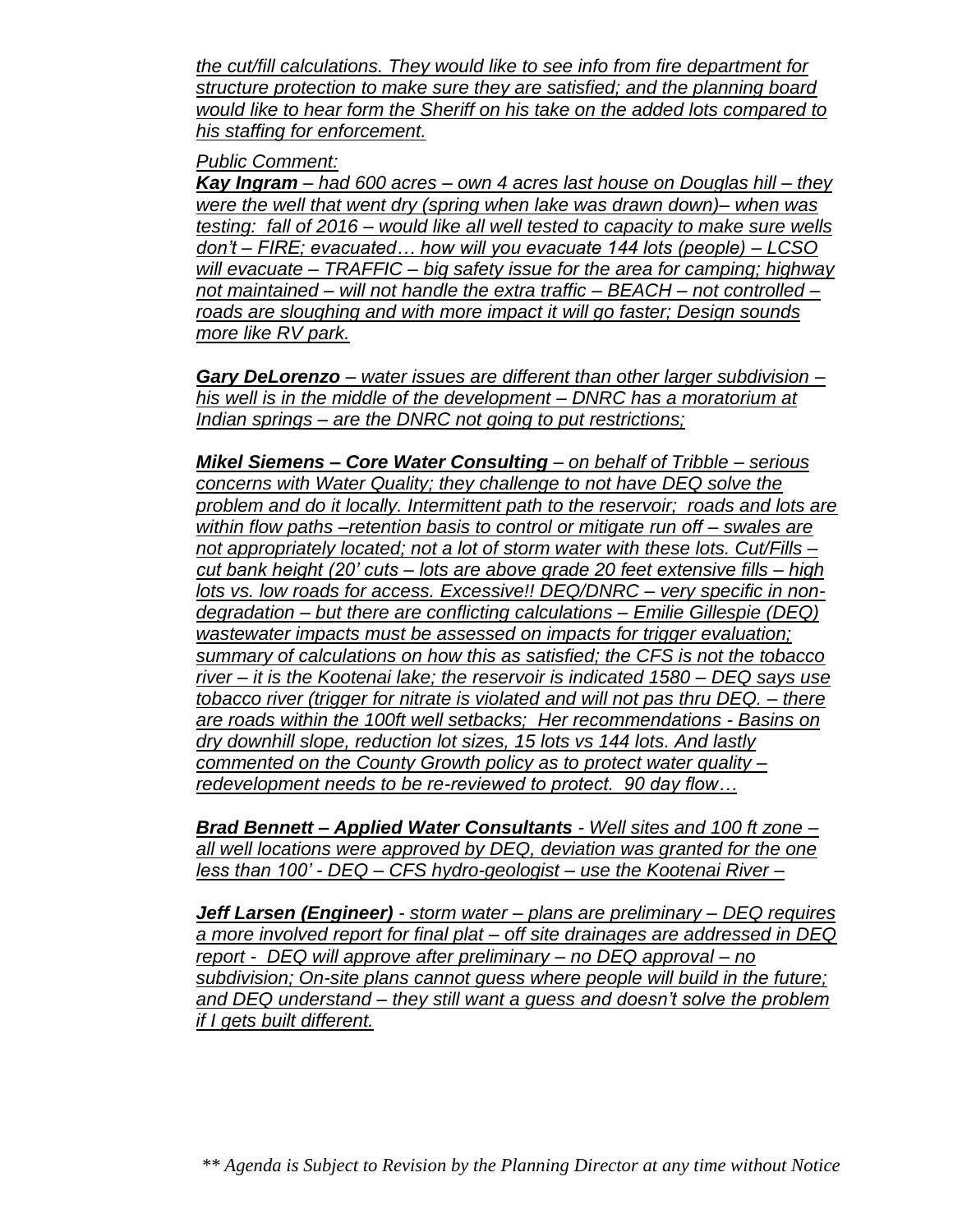*John Roth – geology report where local wells; when wells were plotted next to subdivision – they were missing the 2 closest well (Ruth, Wilson) immediately west of common mares E – no hard data to show confining layer look like under Common E. What about ELEVATED FLORIDE CONTAMINATION – blending water to get potable water??? Filtered out and discharged to system – will there be violations from treatment cells from fluoride; may not be an RV park started by the time people get mobile homes on foundations – it will be littered with mobile homes and that is not what we want. A high density subdivision in a rural setting is incompatible. – should be in a city location to hook up to city services – this subdivision will destroy rural character of Douglas hill area.* 

*Cindy Roth – they bought the property for the rural setting – and can't enjoy – wants larger lots – totally out of character – she is disgusted – and the covenants – why weren't they corrected; wants a minimum sq footage – why nor create impact fees – look at police blotter; no one can respond in a timely fashion. Well maps – why were people left off the maps; USFS wont respond – the GP is supported to retain the character that Douglas hill rd - it's a dead end to the campground.*

*Robert Schneider – 20 acre vacant lot – friends with Larry – on GP – based on community input and public hearings – rural character needs to be rural lifestyles;* 

*Rudy Gardner - Rexford - main town wells - easement on waterline – (check) NE corner for Rexford line - Lot 5 needs easement for existing well. Storm water basin on lot 5? – needs to make sure it has proper set back*

*Paul Tribble – no opposed to responsible growth – but worries about density Koocanusa estates (neighbor) hoodoo loop across river – doesn't fit; stands out like a sore thumb. Who is going to enforce the law; but normal LCSO – air pollution – due by off-road vehicles; needs to be addressed – holes and miss information were not given for a fair decision.*

Kay wright-Handy – 1<sup>st</sup> well in the area 270' deep – she expects her well to *stay that way; randy is only 170' – she would like a closed system and no leech fields. Is afraid of contamination – wilderness club put in a contained system for that reason – environmental impact – fast eroding and side are start to collapse* 

*Shawn Tribble – read a letter from RANDY WILSON – concerns are Costs to other residents for road repair??* 

*Debbie Tribble – worried about the elk corridor through the subdivision – mountain lions*

*Planning board finished all comments and discussed having an additional 15 days based on the recommendation from the planner, Lisa Oedewaldt, as there was still statutorily time. Therefore, the planning board made the following recommendation*